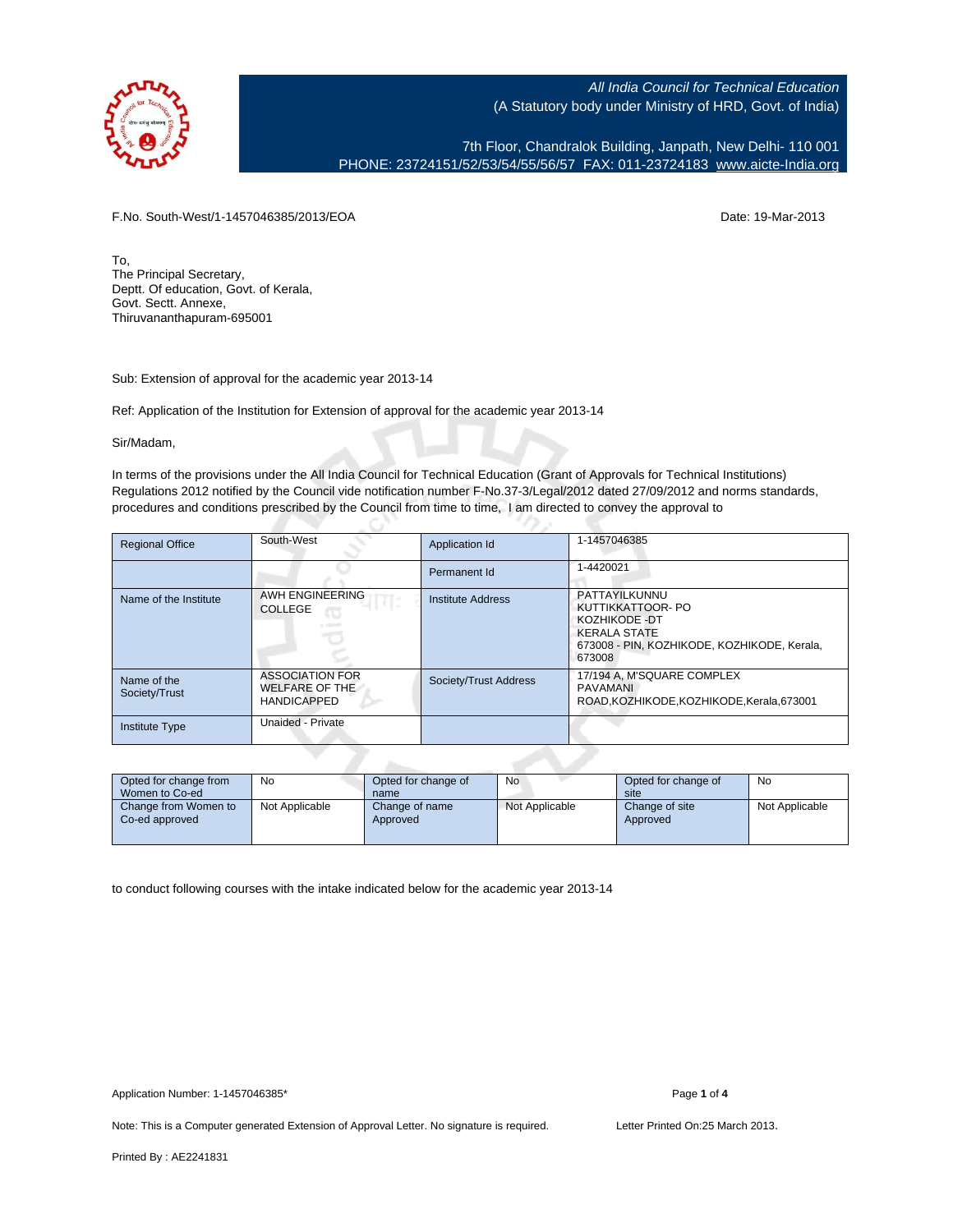

7th Floor, Chandralok Building, Janpath, New Delhi- 110 001 PHONE: 23724151/52/53/54/55/56/57 FAX: 011-23724183 [www.aicte-India.org](http://www.aicte-India.org)

| Application Id: 1-1457046385<br>Shift<br>Program<br>Level |           | Course<br>Full/Part Time            |                                                                      | <b>Affiliating Body</b>    | Intake 2012-13                 | Intake Approved for<br>13-14 |                |             | Foreign Collaboration |    |
|-----------------------------------------------------------|-----------|-------------------------------------|----------------------------------------------------------------------|----------------------------|--------------------------------|------------------------------|----------------|-------------|-----------------------|----|
|                                                           |           |                                     |                                                                      |                            |                                |                              | $\overline{g}$ | $rac{O}{P}$ |                       |    |
| <b>ENGINEERING</b><br><b>AND</b><br><b>TECHNOLOGY</b>     | 1st Shift | <b>POST</b><br><b>GRADUATE</b>      | <b>COMPUTER</b><br><b>SCIENCE &amp;</b><br><b>ENGINEERING</b>        | <b>FULL</b><br><b>TIME</b> | Calicut University,<br>Calicut | 0                            | 24             | No          | No                    | No |
| <b>ENGINEERING</b><br>AND<br><b>TECHNOLOGY</b>            | 1st Shift | POST<br><b>GRADUATE</b>             | <b>INDUSTRIAL</b><br><b>ENGINEERING</b>                              | <b>FULL</b><br><b>TIME</b> | Calicut University,<br>Calicut | 18                           | 18             | No          | No                    | No |
| <b>ENGINEERING</b><br>AND<br><b>TECHNOLOGY</b>            | 1st Shift | <b>POST</b><br><b>GRADUATE</b>      | <b>POWER</b><br><b>ELECTRONICS</b>                                   | <b>FULL</b><br><b>TIME</b> | Calicut University,<br>Calicut | $\mathbf 0$                  | 24             | No          | No                    | No |
| <b>ENGINEERING</b><br>AND<br><b>TECHNOLOGY</b>            | 1st Shift | <b>POST</b><br><b>GRADUATE</b><br>œ | <b>STRUCTURAL</b><br><b>ENGINEERING</b>                              | <b>FULL</b><br><b>TIME</b> | Calicut University,<br>Calicut | 18                           | 18             | No          | <b>No</b>             | No |
| <b>ENGINEERING</b><br><b>AND</b><br><b>TECHNOLOGY</b>     | 1st Shift | <b>POST</b><br><b>GRADUATE</b>      | <b>VLSI</b>                                                          | <b>FULL</b><br><b>TIME</b> | Calicut University,<br>Calicut | 18                           | 18             | No          | No                    | No |
| <b>ENGINEERING</b><br>AND<br><b>TECHNOLOGY</b>            | 1st Shift | <b>UNDER</b><br><b>GRADUATE</b>     | <b>CIVIL</b><br><b>ENGINEERING</b>                                   | <b>FULL</b><br><b>TIME</b> | Calicut University,<br>Calicut | 60                           | 60             | No          | No                    | No |
| <b>ENGINEERING</b><br>AND<br><b>TECHNOLOGY</b>            | 1st Shift | <b>UNDER</b><br><b>GRADUATE</b>     | <b>COMPUTER</b><br><b>SCIENCE &amp;</b><br><b>ENGINEERING</b>        | <b>FULL</b><br><b>TIME</b> | Calicut University,<br>Calicut | 60                           | 60             | No          | No                    | No |
| <b>ENGINEERING</b><br>AND<br><b>TECHNOLOGY</b>            | 1st Shift | <b>UNDER</b><br><b>GRADUATE</b>     | <b>ELECTRICAL</b><br>AND<br><b>ELECTRONICS</b><br><b>ENGINEERING</b> | <b>FULL</b><br>TIME        | Calicut University,<br>Calicut | 60                           | 60             | No          | No                    | No |
| <b>ENGINEERING</b><br>AND<br><b>TECHNOLOGY</b>            | 1st Shift | <b>UNDER</b><br><b>GRADUATE</b>     | <b>ELECTRONICS</b><br>&<br><b>COMMUNICATI</b><br>ON ENGG             | <b>FULL</b><br><b>TIME</b> | Calicut University,<br>Calicut | 120                          | 120            | No          | No                    | No |

Application Number: 1-1457046385\* Page **2** of **4**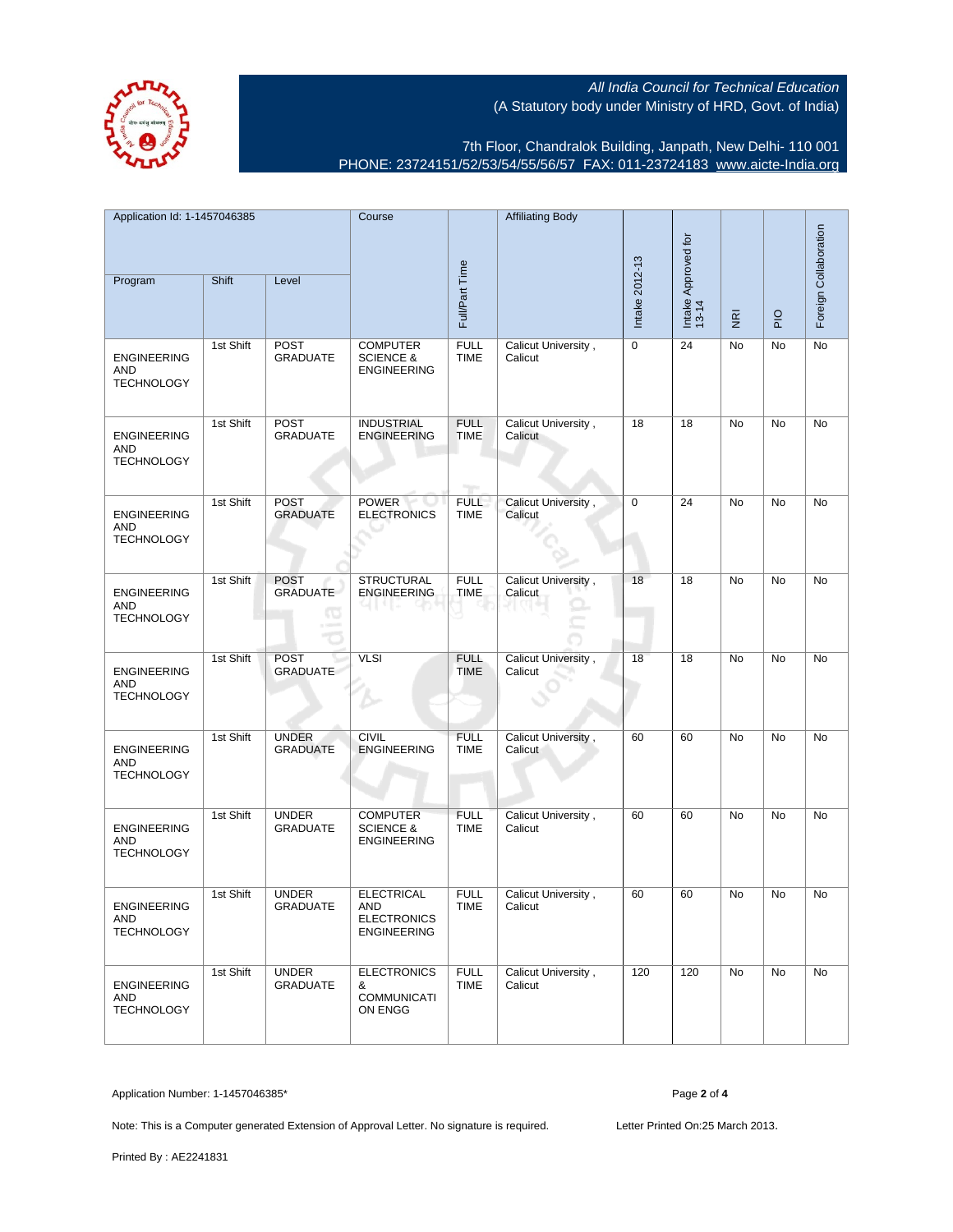7th Floor, Chandralok Building, Janpath, New Delhi- 110 001 PHONE: 23724151/52/53/54/55/56/57 FAX: 011-23724183 [www.aicte-India.org](http://www.aicte-India.org)

| Application Id: 1-1457046385<br>Shift<br>Program<br>Level |           | Course                          |                                                             | <b>Affiliating Body</b>    |                                | Approved for   |                 |                         | Foreign Collaboration |           |
|-----------------------------------------------------------|-----------|---------------------------------|-------------------------------------------------------------|----------------------------|--------------------------------|----------------|-----------------|-------------------------|-----------------------|-----------|
|                                                           |           |                                 |                                                             | Full/Part Time             |                                | Intake 2012-13 | Intake<br>13-14 | $\overline{\mathbf{g}}$ | $rac{O}{P}$           |           |
| <b>ENGINEERING</b><br><b>AND</b><br><b>TECHNOLOGY</b>     | 1st Shift | <b>UNDER</b><br><b>GRADUATE</b> | <b>INFORMATION</b><br><b>TECHNOLOGY</b>                     | <b>FULL</b><br><b>TIME</b> | Calicut University,<br>Calicut | 60             | 60              | <b>No</b>               | No                    | No        |
| <b>ENGINEERING</b><br>AND<br><b>TECHNOLOGY</b>            | 1st Shift | <b>UNDER</b><br><b>GRADUATE</b> | <b>MECHANICAL</b><br><b>ENGINEERING</b>                     | <b>FULL</b><br><b>TIME</b> | Calicut University,<br>Calicut | 60             | 60              | No                      | No                    | No        |
| <b>MCA</b>                                                | 1st Shift | POST<br><b>GRADUATE</b>         | <b>MASTERS IN</b><br><b>COMPUTER</b><br><b>APPLICATIONS</b> | <b>FULL</b><br><b>TIME</b> | Calicut University,<br>Calicut | 60             | 60              | <b>No</b>               | <b>No</b>             | <b>No</b> |

• Validity of the course details may be verified at www.aicte-india.org>departments>approvals

The above mentioned approval is subject to the condition that AWH ENGINEERING COLLEGE shall follow and adhere to the Regulations, guidelines and directions issued by AICTE from time to time and the undertaking / affidavit given by the institution along with the application submitted by the institution on portal.

In case of any differences in content in this Computer generated Extension of Approval Letter, the content/information as approved by the Executive Council / General Council as available on the record of AICTE shall be final and binding.

Strict compliance of Anti-Ragging Regulation:- Approval is subject to strict compliance of provisions made in AICTE Regulation notified vide F. No. 37-3/Legal/AICTE/2009 dated July 1, 2009 for Prevention and Prohibition of Ragging in Technical Institutions. In case Institution fails to take adequate steps to Prevent Ragging or fails to act in accordance with AICTE Regulation or fails to punish perpetrators or incidents of Ragging, it will be liable to take any action as defined under clause 9(4) of the said Regulation.

**(Dr. Kuncheria P. Isaac)**

Member Secretary, AICTE

Copy to:

**1. The Regional Officer,** All India Council for Technical Education Health Centre Building Bangalore University Campus

Application Number: 1-1457046385\* Page **3** of **4**